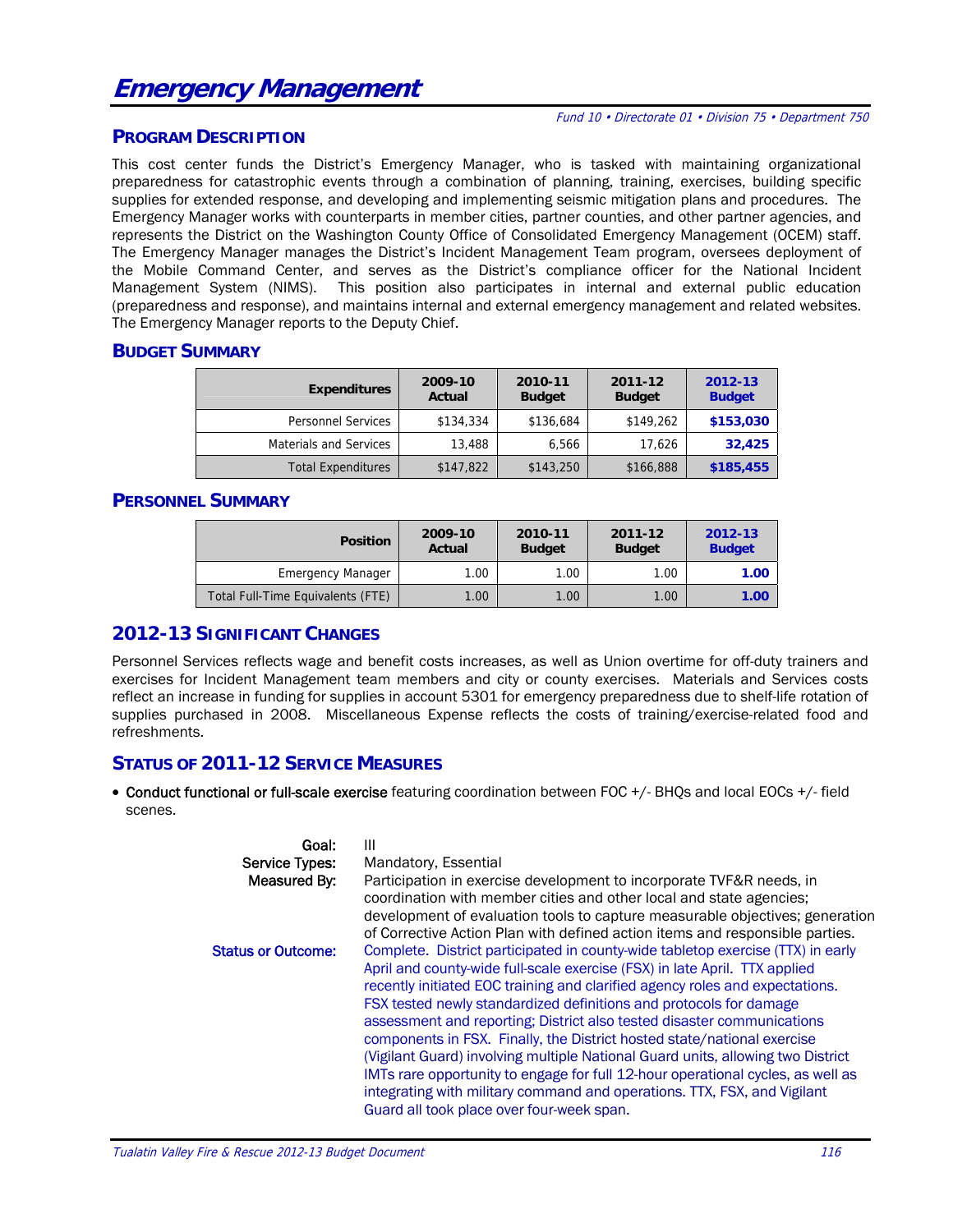## **STATUS OF 2011-12 CHANGE STRATEGIES**

• Integrate renovated Battalion Headquarters (BHQs) into daily and disaster operations - Coordinate with project team through renovation/occupation; update operational model and plan for integration with new FOC and District Operating Centers; develop and present orientation, training, drills for Duty Chiefs and potential BHQ staff; incorporate into future exercises.

| Goal:<br><b>Budget Impact:</b><br>Duration: | Ш<br>Resource neutral to moderate increase required<br>Year 2 of 3; second-year activities will focus on completing North BHQ and<br>continuing design work/initial site work on the new South Operating Center.                                  |
|---------------------------------------------|---------------------------------------------------------------------------------------------------------------------------------------------------------------------------------------------------------------------------------------------------|
| <b>Budget Description:</b>                  | Infrastructure will be part of capital bond projects; additional portable<br>furniture or equipment beyond what is currently in design may be required;<br>training/drills may generate overtime for some attendees (reflected in<br>budget).     |
| Partners:                                   | Information Technology, Communications, Facilities, Logistics<br>Administration, Integrated Operations, Media Services                                                                                                                            |
| <b>Status or Outcome:</b>                   | Complete. North BHQ renovations and initial testing complete, including<br>activation and use in April exercise; design input provided for SOC. New SOG<br>(11.1.10.1) adopted, establishing requirements for drills in each operating<br>center. |

# **ADDITIONAL 2011-12 ACCOMPLISHMENTS**

- Helped local hospital groups with preparedness functions. Providence: assisted in developing and staffing new emergency management positions for their four Portland Service Area hospitals; activities included input on job descriptions, ranking candidates, and interview questions, and participation in interview panel for finalists. Legacy: provided keynote presentation and helped develop/evaluate system-wide supply-chain exercise. Region: maintained role in Hospital Emergency Management Committee and Supply Chain Working Group, including rechartering/retasking latter.
- Member of new US Department of Homeland Security Science & Technology's First Responder Resource Group (FRRG), tasked with identifying and prioritizing technology needs and assessing potential solutions. Served as Chair of Logistics Working Group and member of FRRG Steering Committee.
- As part of follow-up to June 2011 exercise, helped identify local/regional action items for Cities Readiness Initiative (CRI), including those for District and immediate partners. Established District as registered "Push Partner," committing to distributing medications/immunizations to District staff and family, and to staff and family of District cities and Hillsboro, in event of mass medication/ immunization need (e.g., bioterrorism, pandemic, or other largescale serious disease outbreak). Member of newly formed regional Push Partner Advisory Committee, to address specific needs and help develop Push Partner (including District) capabilities.
- Member, State Crisis Standards of Care General Review Workgroup: overseen by Oregon Health Authority, the Crisis Care Guidance Project was established to follow-up on identified needs from the 2009 H1N1 pandemic. Served on EMS/PSAP Workgroup in fiscal year 2010 and fiscal year 2011; General Review Workgroup established in fiscal year 2012 to review products of EMS/PSAP and five other workgroups and generate comprehensive, internally consistent guidance for Oregon's healthcare sectors.
- Fire/EMS/Emergency Management liaison to regional TITAN Fusion Center: direct interaction with state Fusion Center staff and individual agency reps; direct liaison with local agency intelligence officers, providing two-way information flow between TVF&R crews/day personnel and intelligence officers on potential/ confirmed hazards and suspicious activity, including promulgating situational awareness protocols throughout District. Also served as OCEM's primary contact for disseminating homeland security and related bulletins to public safety, emergency management, public works, and other agency representatives across county and region.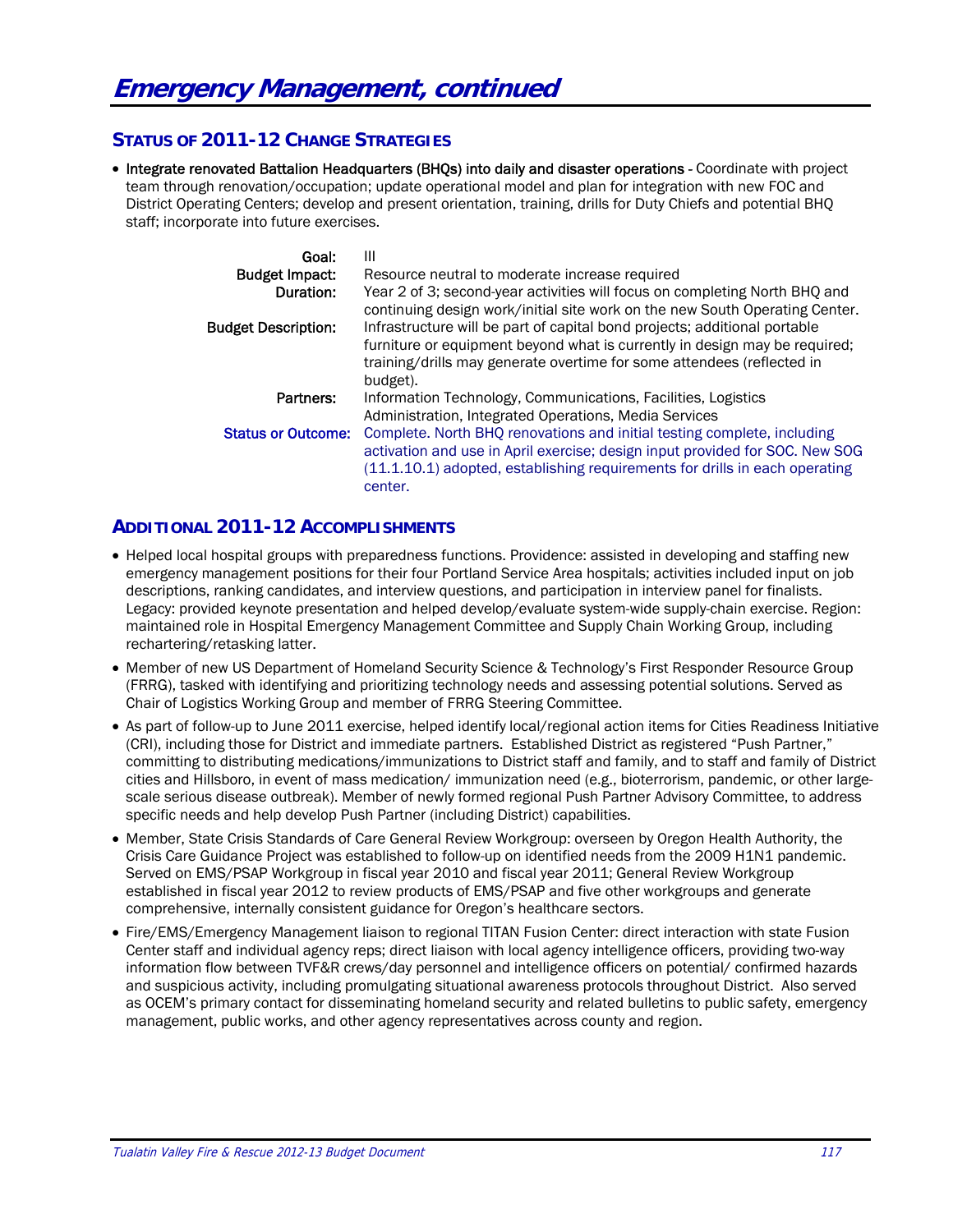# **2012-13 SERVICE MEASURES**

| <b>Service Measure</b>                 | 2009-10<br>Actual | 2010-11<br>Actual | 2011-12<br><b>Estimated</b> | 2012-13<br><b>Projected</b> |
|----------------------------------------|-------------------|-------------------|-----------------------------|-----------------------------|
| State earthquake drill requirement met |                   |                   |                             |                             |
| NIMS compliance requirements met       |                   |                   |                             |                             |
| Exercises/drills: small/single IMT     |                   |                   |                             |                             |
| Exercises/drills: IMT+MCO or multi-IMT |                   |                   |                             |                             |
| District-wide exercise                 |                   |                   |                             |                             |

 Conduct functional or fullscale exercise featuring coordination between FOC +/- BHQs and local EOCs +/- field scenes.

| Goal:          |
|----------------|
| Service Types: |
| Measured By:   |
|                |

Goal: III Mandatory, Essential

Participation in exercise development to incorporate TVF&R needs, in coordination with member cities and other local and state agencies; development of evaluation tools to capture measurable objectives; generation of Corrective Action Plan with defined action items and responsible parties.

# **2012-13 CHANGE STRATEGIES**

 Develop consistent method of evaluating District preparedness – Incorporate information from previous exercises, actual incidents, and other indicators to establish meaningful ongoing evaluation of the District's ability to respond and recover as an organization from major emergencies and catastrophes.

| Goal(s)/Call(s) for Action: | III/1                                                                      |
|-----------------------------|----------------------------------------------------------------------------|
| <b>Budget Impact:</b>       | Resource neutral                                                           |
| Duration:                   | Year 1 of 1                                                                |
| <b>Budget Description:</b>  | This will require employee time; primarily that of the District Emergency  |
|                             | Manager, with input from Integrated Operations and Planning; it should not |
|                             | require specialized equipment.                                             |
| Partners:                   | Planning, Integrated Operations                                            |

• Integrate renovated Battalion Headquarters (BHQs) into daily and disaster operations - Coordinate with project team through renovation/occupation; update operational model and plan for integration with new FOC and District Operating Centers; develop and present orientation, training, drills for Duty Chiefs and potential BHQ staff; incorporate into future exercises.

| Goal(s)/Call(s) for Action: | III/4                                                                       |
|-----------------------------|-----------------------------------------------------------------------------|
| <b>Budget Impact:</b>       | Moderate increase required                                                  |
| Duration:                   | Year 3 of 3; third-year activities will focus on completing and opening new |
|                             | South Operating Center, with the new South BHQ and backup FOC.              |
| <b>Budget Description:</b>  | Infrastructure will be part of capital bond projects; additional portable   |
|                             | furniture and equipment are reflected in this budget; training/drills may   |
|                             | generate overtime for some attendees (reflected in budget).                 |
| Partners:                   | Information Technology, Communications, Facilities, Logistics               |
|                             | Administration, Capital Bond, Integrated Operations, Media Services         |
|                             |                                                                             |